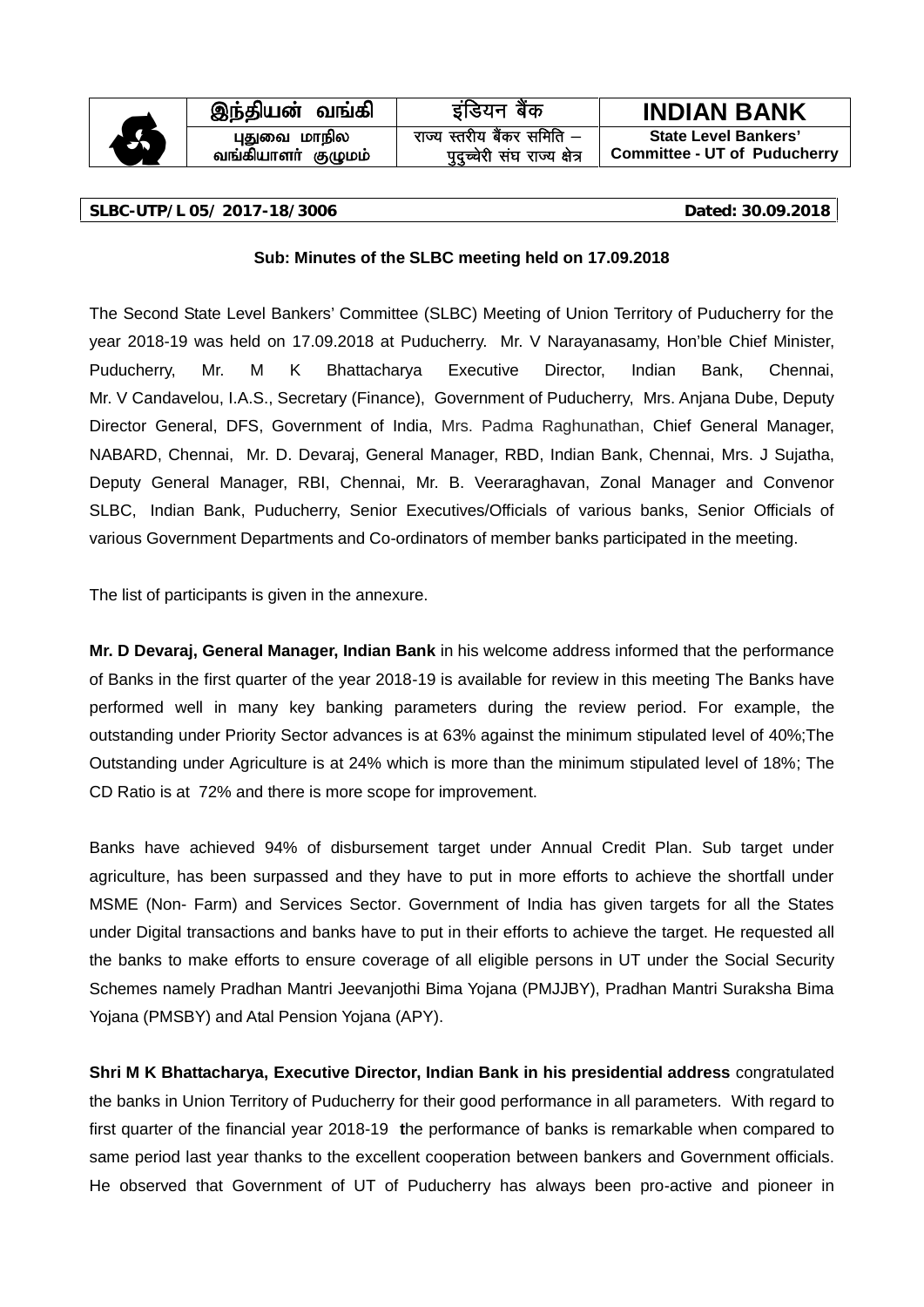successfully implementing welfare schemes for the socially and economically downtrodden.

## **The following are some of the highlights of the performance during first quarter of FY 2018-19.**

- Credit Deposit ratio is at 72% as of June 2018 and the major banks viz. Indian Bank, IOB, SBI, PBGB are the major contributors in growth. All the banks have to increase their lending to ensure further growth in the CD ratio.
- Against RBI stipulated target of minimum 40%, the Priority sector advances was at 63% of total advances.
- Agriculture advances level was at 23.84% against the minimum stipulated target of 18% prescribed by RBI. The weaker sections advances stood at 16.74% against the mandatory level of 10%, showing a healthy trend indicating that the Government sponsored programmes are well implemented by the stakeholders in UTP.
- Advances to SC/ST under Priority sector lending have grown up to 7.05% and Lending under minority communities has also grown to 15.72%.

During the first quarter of the year 2018-19, Deposits have witnessed a growth of 3.61% and advances 3.86% as against 0.55% and 1.68% respectively during the same period last year. The growth is good but there is more scope for improvement. Let us jointly put more efforts and contribute for the development of this part of the country.

### **PERFORMANCE UNDER ANNUAL CREDIT PLAN**

Banks achieved Agriculture segment target under ACP and overall achievement was 94.37% for the first quarter of the year 2018-19. He requested all the banks to achieve all the targets in the ensuing quarter and especially the bottom 5 branches to improve and show better performance in the current quarter.

## **FINANCIAL INCLUSION**

Growth and prosperity of any region is closely associated with banks operating in the area. UT of Puducherry is much ahead of other states in implementation of Financial Inclusion and Social Security Schemes. Banks have to continue the good work. Enrollment in Social security Scheme is to be done by persuasion and repeated counseling and Government department also have to support in ensuring all the eligible persons are enrolled in this schemes.

**Shri V Candavelou I A S, Secretary (Finance), Government of Puducherry in** his address informed that the Banks are performing well and are achieving the targets. The targets under various sectors have been surpassed. On viewing the performance of banks during the first quarter we can see that growth has started picking up. CPI inflation has been tamed and the forecast of good monsoon is a good sign for banks to utilize to continue the growth momentum to improve the CD ratio further. Under Annual Credit plan the achievement of the target is only 94.3% and contribution of Public sector banks and RRB is more and private sector banks are also to increase their contribution so that there is overall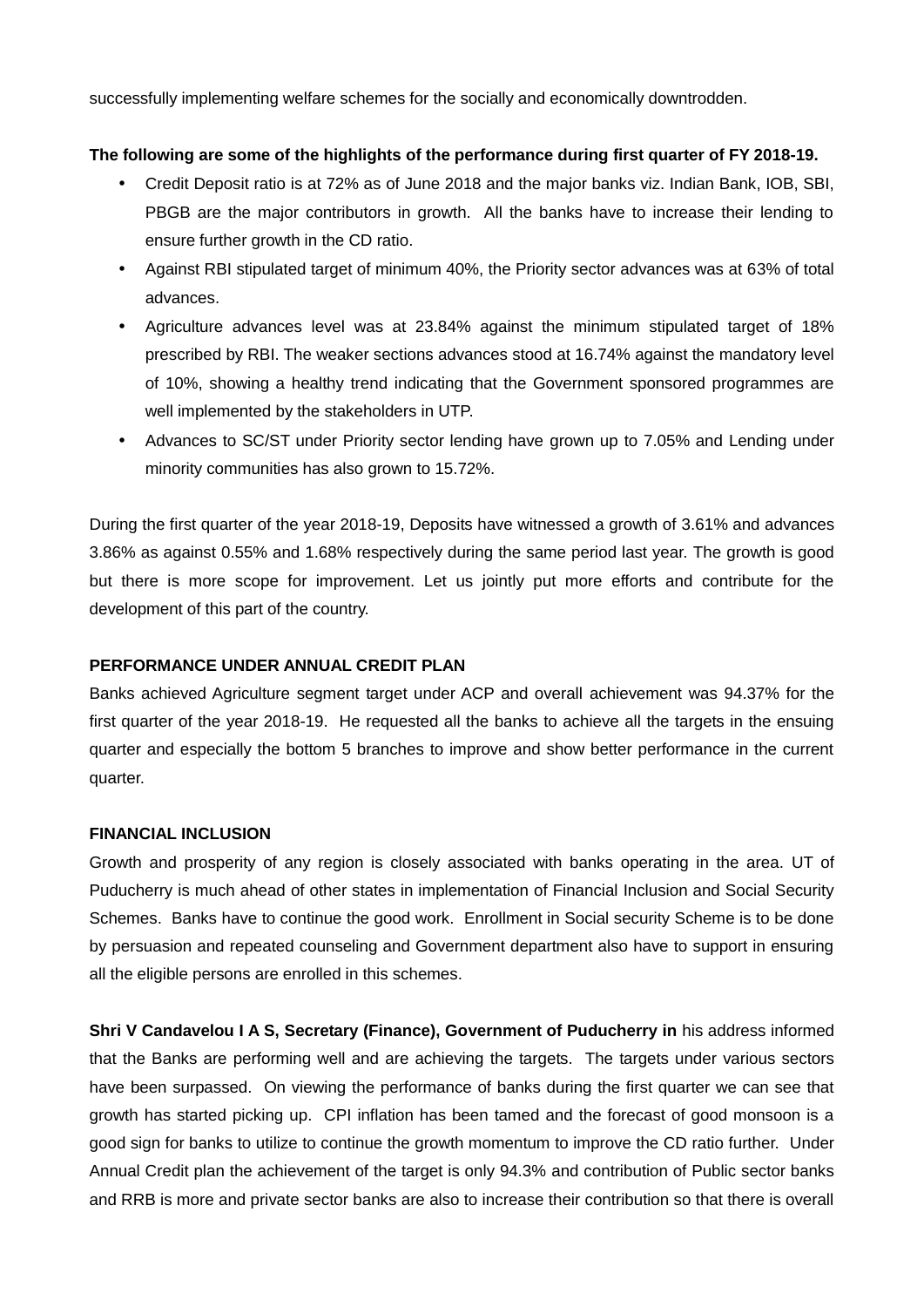achievement in the coming quarters. Banks have to ensure achievement of target under education loan also. The admission season is going to start and banks should be more proactive in considering education loans. In view of the start of academic year students would be coming to banks for their educational loan needs and banks have to play a proactive role. Indian Bank is giving more educational loans and all other major banks are also to contribute more. Another sector which is to be concentrated is Housing Sector where banks have more role to play. PMAY – Pudhuvai Plus is a very good scheme for banks to play an active role. With regard to recovery banks are to identify the defaulters and improve the rate of recovery. Need for credit for various activities have increased and bank can utilize the same for improvement in lending. The land allotment for INDSETI is in its final stages and the same would be done shortly.

**Mrs. Anjana Dube, Deputy Director General, DFS, Government of India in her** address asked the banks to send feed back regarding implementation of various programmes of Government of India. This will belp in improvement. All the banks have been requested to inform the branch, ATM, BC details for including the same in Jan Dhan Dharshak APP which is available in the play store. Banks are requested to inform the details of monthly transactions of BCs engaged in rural SSA and based on the need increase the coverage so as to ensure minimum remuneration to the Bank Mitra. Banks are to monitor the complaints in the PMJDY and redress the same. The National Common Mobility Card is in Pilot Stage of implementation and banks are advised be prepared to be on board the portal. Swatcha Bharat Campaign is being observed all over India from  $15<sup>th</sup>$  September 2018 to  $2<sup>nd</sup>$  October 2018 and banks have major role to play. Loans are also to be provided to major activities being carried out during the campaign. Banks are requested to provide the data to DFS at the end of the campaign. As per the recent circular of DFS all the eligible adult member of the household are to be enrolled with PMJDY account and all the social security schemes. Credit disbursement to Agriculture, Education and housing is to be improved further. State Government also has to help the banks in improving the recovery rate of 75%. CD ratio of UTP has more scope for improvement and banks have to lend more in this direction.

**Mrs Padma Raghunathan, Chief General Manager, NABARD** in her address informed that banks improved lending under Agriculture and targets were achieved but term lending has to improve and sub-sector data is to be furnished. Formation of Joint Liability Group is being encouraged and for UT of Puducherry a target of 2000 groups has been envisaged for the year 2018-19. Banks have to form JLGs and lend to them for achievement of the targets. NABARD has also signed MOU with banks for providing support in JLG formation. With regard to development of fisheries for providing Artificial reef in the sea coast in Karaikal NABARD has undertaken a project with MS Swaminathan research centre. NABARD is also assisting in conducting skill development programme in Jute products and marketing for women and rejuvenation of ponds in UT of Puducherry. Farmers Club, SHG and JLG formation is being encouraged by NABARD. Skill development programme under FI has been sanctioned for RRB. All the subsidy related details are to be submitted through online mode through portal and banks are to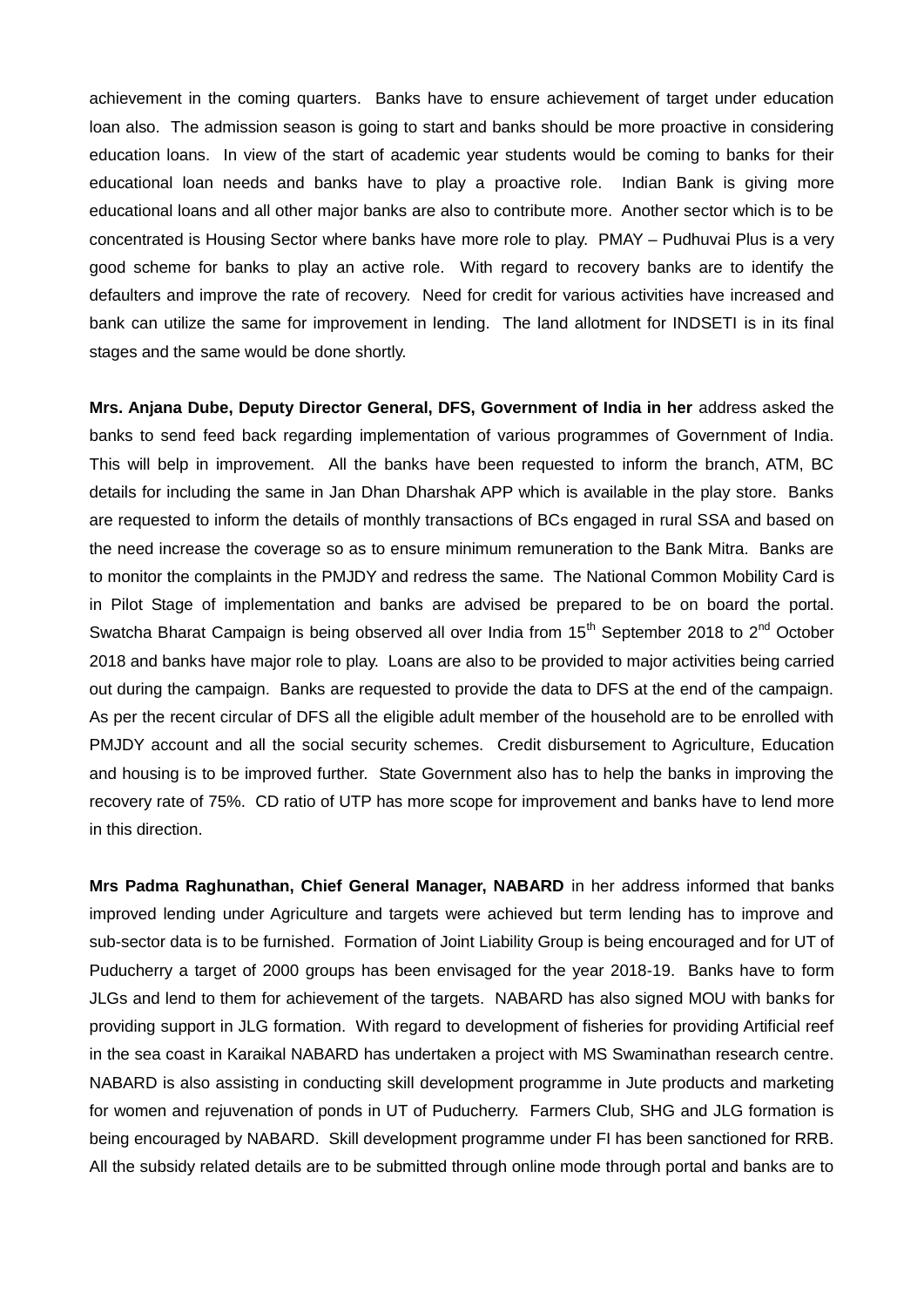upload the DEDS details in ensure portal. She requested banks to fully utilize the schemes of NABARD for overall development.

**Ms J Sujatha, Deputy General Manager, Reserve Bank of India** in her address informed that the Monetary Policy Committee (MPC) in its  $3^{rd}$  bimonthly review has increased the Repo & LAF rates by 0.25 points and the reverse repot rate is at 6.25% . The MSLR is at 6.75% and is in consonance with the achievement of CPI inflation of 4%. Recently RBI has issued a circular to all banks to incorporate the name of the purchaser in the face of the DDs. The Master circular on Lead Bank Scheme, KCC, deen dayal Antyodhya Yojana were issued in the month of July incorporating updated details and banks are requested to kindly note the same for implementation. She informed that Gazette notification regarding note exchange rules has been issued. She requested the Banks to submit the MIS for LBS returns in time. The PM's task force on credit flow to MSME sector has recommended for 20% year on year growth in Micro and Small industries and out of which 60% is to be micro enterprises and 10 % annual growth in number of micro enterprises accounts. Banks to focus on AMTL loans and subtargets under Agri and MSME is to be achieved. Banks are requested to provide the data regarding sub-sector achievements. She informed that Other topics as per RBI Master Circular on Lead Bank scheme has to be placed in the SLBC meetings.

**Mr. V Narayanasamy Hon'ble Chief Minister, Government of Puducherry** in his speech congratulated the banks for their day to day improvement in their activities for development of the State. With regard to disbursement and others targets mostly only the major banks are achieving the targets and other banks also are to improve their performance for the benefit of the people. Banks are taking deposits from the customers and they have to lend to priority sector consisting of Agriculture, Industry and service sector. Under Government sponsored schemes and other schemes government is giving subsidy and banks have to provide loans to the farmers. Hon'ble Prime Minister has announced a scheme to double the income of farmers by 2022 and diversification of farming activities play an important role in this regard. New activities among the existing farmers are to be financed. Their income is to be increased. Organic farming is to be encouraged. Small business is to be given focus as economy of Puducherry depends on tourism and the same is increasing day by day. The small and medium industries are to be encouraged and after GST they are not able to compete with large industries. Special focus is to be given by banks to small and medium industries. These industries provide more employment. Increase of NPA in industrial sector is to be curtailed. SHG women are bankable they repay the loans promptly and they have to be supported for their livelihood. Government is encouraging purchase of Milch Animals for increasing milk production as they are procuring 50000 litres of milk from Karnataka. He requested banks to organize loan mela for large scale lending to SHGs, Small enterprises and allied sector under Agriculture. In view of shortage of funds with the Government the students are approaching banks for their educational loan needs. Banks have to consider the applications and provide timely credit to students. Industrialist from other places have also evinced interest in setting-up small industries in Puducherry. CSR fund from banks can help in promotion of various education related activities and the Government is ensuring these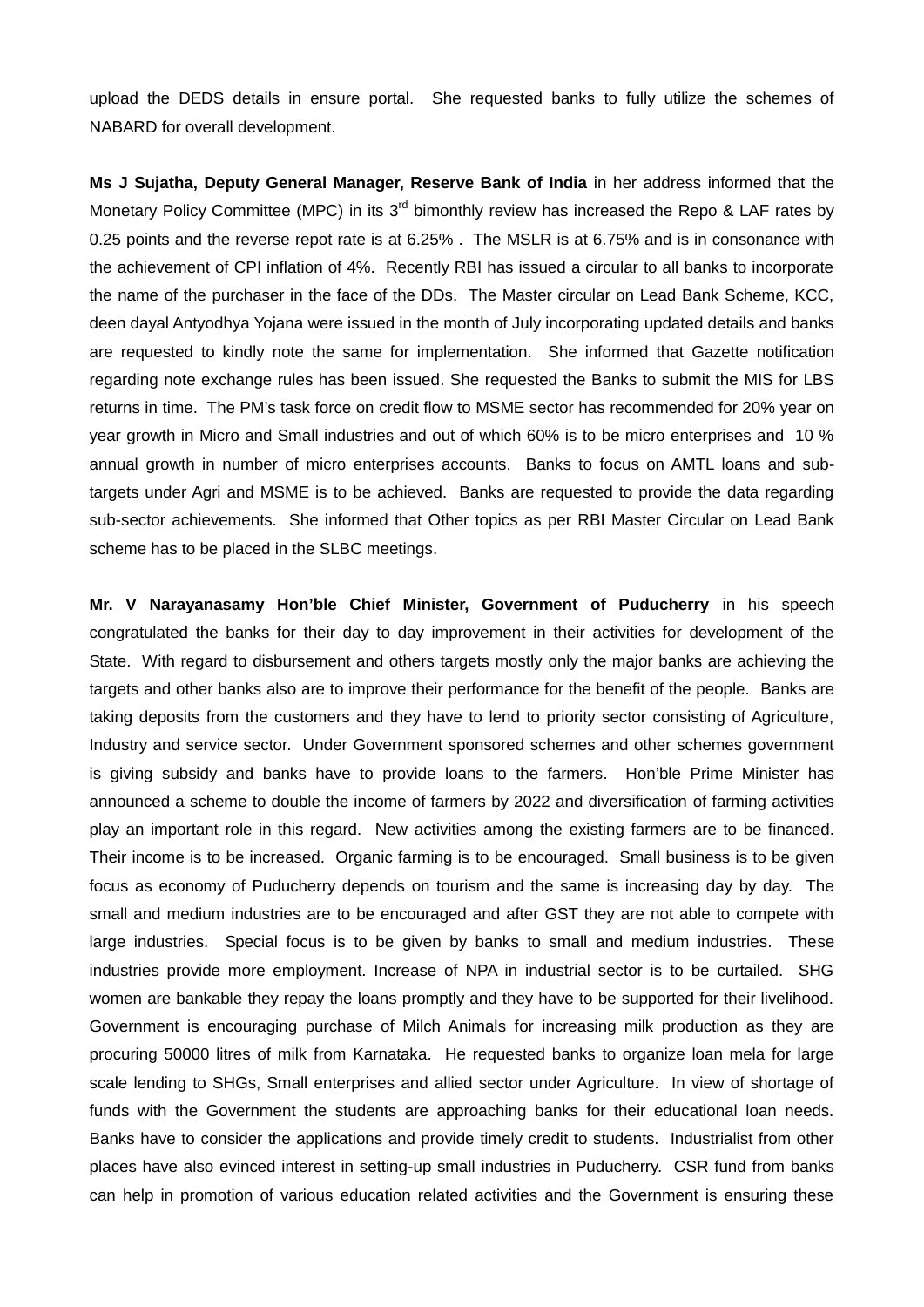funds are properly utilized for the people's welfare. Resources with Government is limited and they have to depend on CSR funds for various development activities. Housing sector and rural development sector is to be encouraged. He requested banks to provide adequate finance to Agriculture and industry sector also so as to ensure all round development of the State.

**Mr. B Veeraraghavan,** Deputy General Manager and SLBC Convenor presented the agenda items for discussion

## **AGENDA: 1 Confirmation of minutes of the SLBC Meeting held on 25.06.2018**

The minutes of the SLBC meeting held on 25.06.2018 was confirmed by the forum.

## **AGENDA: 2 Review of follow up action taken on the decisions of the earlier meeting**

## **2.1. DRDA-Allotment of Land for Indian Bank Self Employment Training Institute (INDSETI).**

The forum was informed all formalities have been completed for the transfer of land from Department of Health and Family Welfare Services to Department of Rural Development (DRDA) for allotment of the land for building infrastructure for INDSETI, Puducherry. The MOU would be signed shortly.

(Action – DRDA, INDSETI)

### **2.2 Revamp of Lead Bank Scheme**

The forum was informed of the action taken with regarding the agenda. The formation of sub committee and the conduct of first meeting of the sub-committee was also informed to the forum. The first meeting of the Sub-Committee was held on 24.08.2018. The discussion of various agenda items were held in the meeting. It was decided to invite all the members of SLBC to the sub-committee meeting and the routine issues which were hitherto placed in the regular SLBC meeting would be placed in the sub-committee meetings and action points if any would be placed in the next SLBC meeting.

### **3. FINANCIAL LITERACY**

The forum was informed of the progress made under Financial literacy in UT of Puducherry. Financial literacy week was also conducted by all the branches in UT of Puducherry from 04.06.2018 to 08.06.2018. Financial literacy posters were displayed in the branches and the flyers were distributed to the customers during the Financial Literacy Week. The Financial Literacy and Credit Counseling Centre (FLCC) is also playing active role in providing financial literacy services to general public. .

### **4. Training**

The convenor informed the forum of the details of the training programmes being conducted by Indian Bank Self Employment Training Institute (INDSETI) and requested all the members to fully utilize the services of FLC and INDSETI. Executive Director requested for presentation of engagement ratio of the trained candidates in the forthcoming meeting.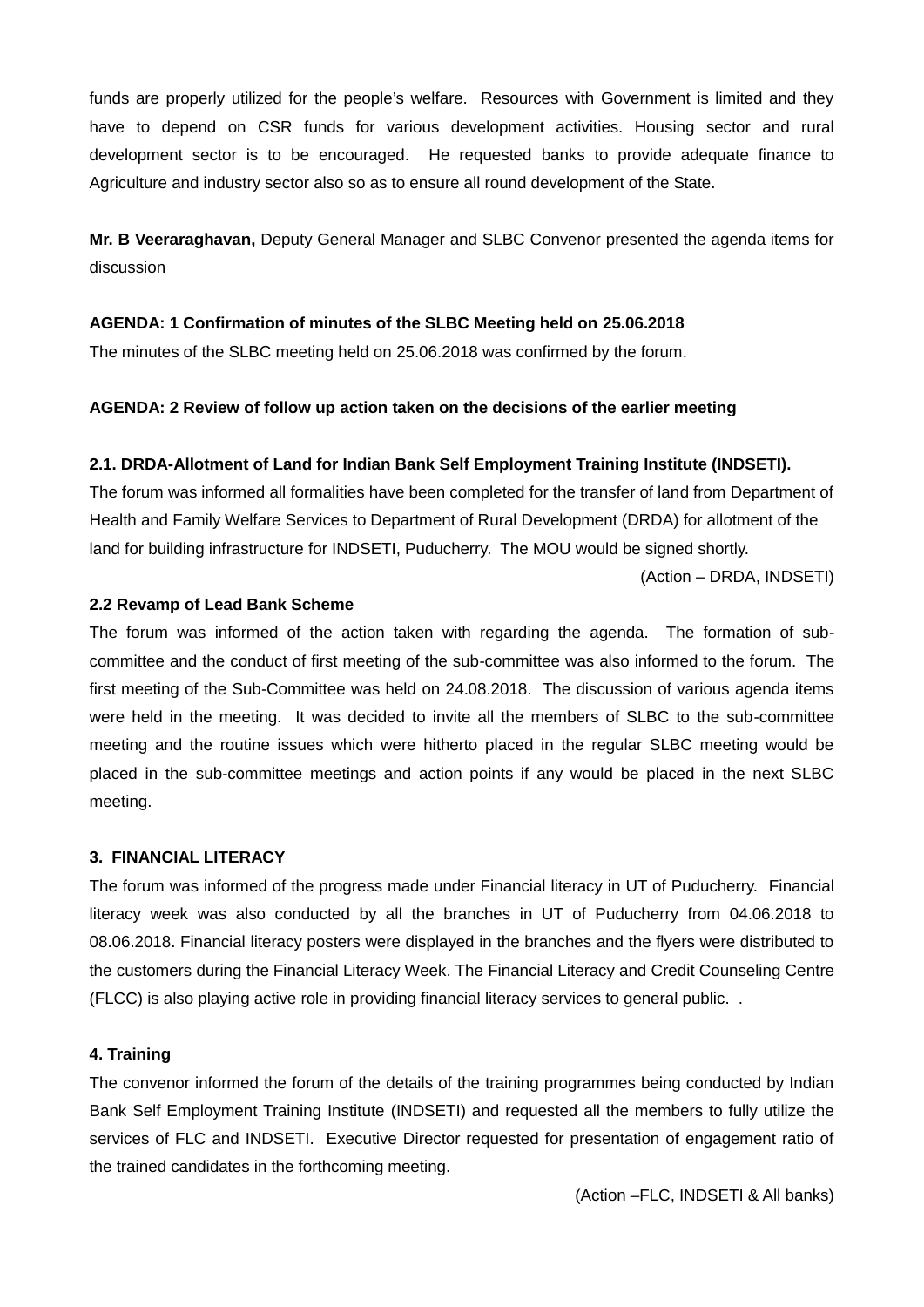#### **5. Pradhan Mantri Awas Yojana (PMAY)**

The forum was informed that the concerned department is processing the applications received under the PMAY-Puduvai Plus scheme for EWS/LIG which is being implemented in UTP. Banks were requested to consider the applications as per guidelines. The Banks were also requested not to insist on additional collateral for loans under the PMAY (Urban)- CLSS Scheme and only the house mortgaged against the housing loan availed by the beneficiary should solely be taken as collateral security. Executive Director informed that banks have specially design a product for PMAY scheme and separate code is to be provided so that all eligible loans can be benefited with the subsidy.

## AGENDA: 6 – **Pradhan Mantri Jan Dhan Yojana (PMJDY), Mobile seeding, Aadhaar seeding & Authentication**

The member banks were requested to continue opening of new accounts to new members of the households for additional accounts under PMJDY and simultaneously seed the Aadhaar and Mobile numbers so as to enable the accounts to receive DBT benefits and also help in furtherance of digital payment and transactions in the account. In UT of Puducherry, in addition to identified Central Government Schemes, DBT is also implemented for State Government Schemes especially Old Age Pension. Banks have been requested by the UT Government to ensure payment of the pension amount to the beneficiaries at their doorstep without any difficulty especially to the very old, disabled beneficiaries etc who are not in a position to visit the bank branches to draw their pension. In this regard, banks have been requested to take immediate steps to identify and engage more BCs to their branches in UTP so that pension amount can be paid to these pensioners as requested by the Government of Puducherry. Banks were requested to inform the updated details of the BCs engaged by them and also their future plans for engagement of more BCs. The BCs are providing service at their respective locations/villages. There are no issues relating to connectivity and any problem which is encountered if any is solved immediately with the co-operation of the service providers. With regard to new product with inbuilt credit facility banks have to thoroughly discuss the same before implementing as credit risk is involved.

#### **Direct Benefit Transfer to Family Cards by Department of Civil Supplies**

Food subsidy is being transferred to bank accounts of the 1.71 lakh beneficiaries by Civil Supplies department every month and the amount is getting rejected for some households for various reasons. The forum was informed of the issue faced in Food subsidy PFMS where some accounts are not being credited to various reasons. Executive Director requested the concerned PFMS bank and department to send the details so that necessary corrective measures can be taken as the beneficiary would be suffering and the destination bank will also be put to loss.

#### **Promotion of Digital Banking in all area including villages**

As per Government of India guidelines, banks are requested to conduct awareness camps in all Service Area villages and urban wards to promote cashless transactions among the public. The focus is to be more on BHIM applications. BHIM-Aadhaar application, Dynamic and Static Bharat QR Code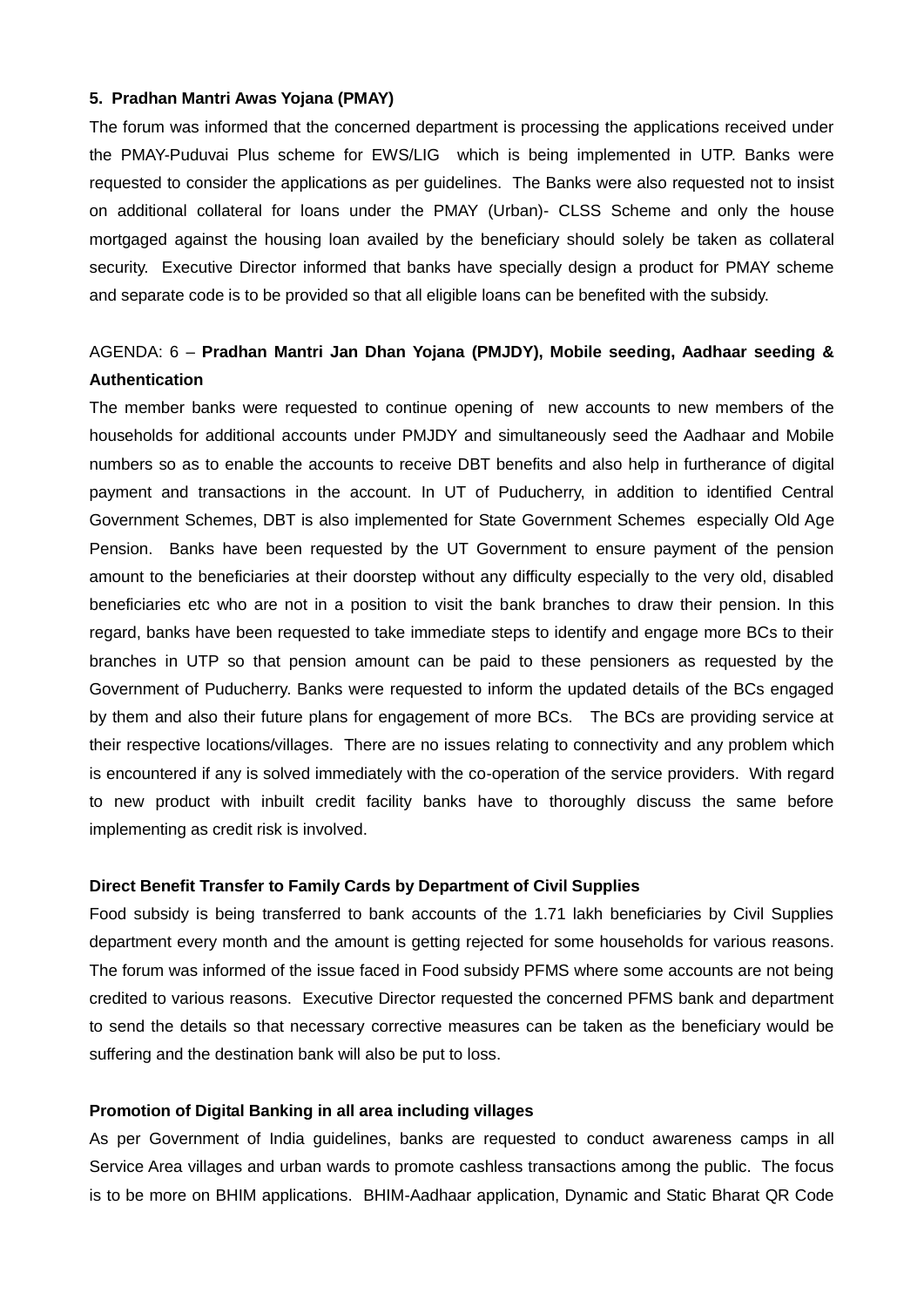promotion. All the Government Departments are also been requested to switch over to digital mode of transaction to the maximum possible extent. Many banks have adopted villages under Digital India Scheme. The camps conducted are to be reported to Lead Bank for placing in SLBC along with the particulars of merchant on-boarding with BHIM Aadhaar applications. Government of India has informed a target of 5 crore digital transactions for UT of Puducherry for the year 2018-19 and have also informed that progress would be monitored through dash board in "MeitY". They have requested SLBC to collect the data from the member banks on monthly basis and send the consolidated details to them. In this regard all the banks were requested to provide to Lead Bank the details so as to send the consolidated details to Government of India. Banks are requested to make all out efforts to surpass the targets set for the year 2018-19. Executive Director informed that the data may be available with Government of Indian, Ministry of Electronics and requested SLBC to contact them for details.The convenor informed that in smart city 300 BHIM Aadhaar enrollment are to be made and requested banks to extend their fullest co-operation in this regard.

(Action – All banks)

#### **AGENDA: 7 – Enrollment under 3 Social Security Schemes**

The convenor informed of the latest position of enrolment under PMJJBY, PMSBY and APY and were requested to continue their efforts to enroll all the eligible beneficiaries under these 3 social security schemes. With regard to APY various campaigns are being conducted by PFRDA to bring at least 2% of eligible Indian population under APY ambit. Banks in UTP are also actively participating in the campaigns. The forum was informed that SLBC, Puducherry has been awarded as the "Incredible Achiever" as best SLBC under APY by PFRDA

(Action – All banks)

## **AGENDA: 8. Pradhan Mantri MUDRA Yojana (PMMY) & Stand-up India Scheme PMMY:**

Banks in Union territory of Puducherry have been providing loans for starting self employment enterprises under appropriate scheme of MUDRA. The overall achievement of UT of Puducherry as per MUDRA website under MUDRA as per PMMY website which also includes NBFCs, Microfinance institutions is placed at Rs. 382.86 Crores, of which under Shishu Rs.142.22 Crores to 47993 accounts, under Kishore Rs. 135.58 Crores to 6830 accounts and under Tarun is Rs.105.06 Crores to 1343 accounts.

## **Start up India / Stand up India Programme (SUIP)**

As on 31.08.2018, 124 borrowers have been sanctioned loans under Stand-up India Scheme. It has been informed that the banks have to upload the sanctioned details in the portal and only the performance as available in the Stand-up India Portal will be taken into consideration by Government of India. Executive Director requested all banks to ensure sanction of loans under Stand-up India Scheme.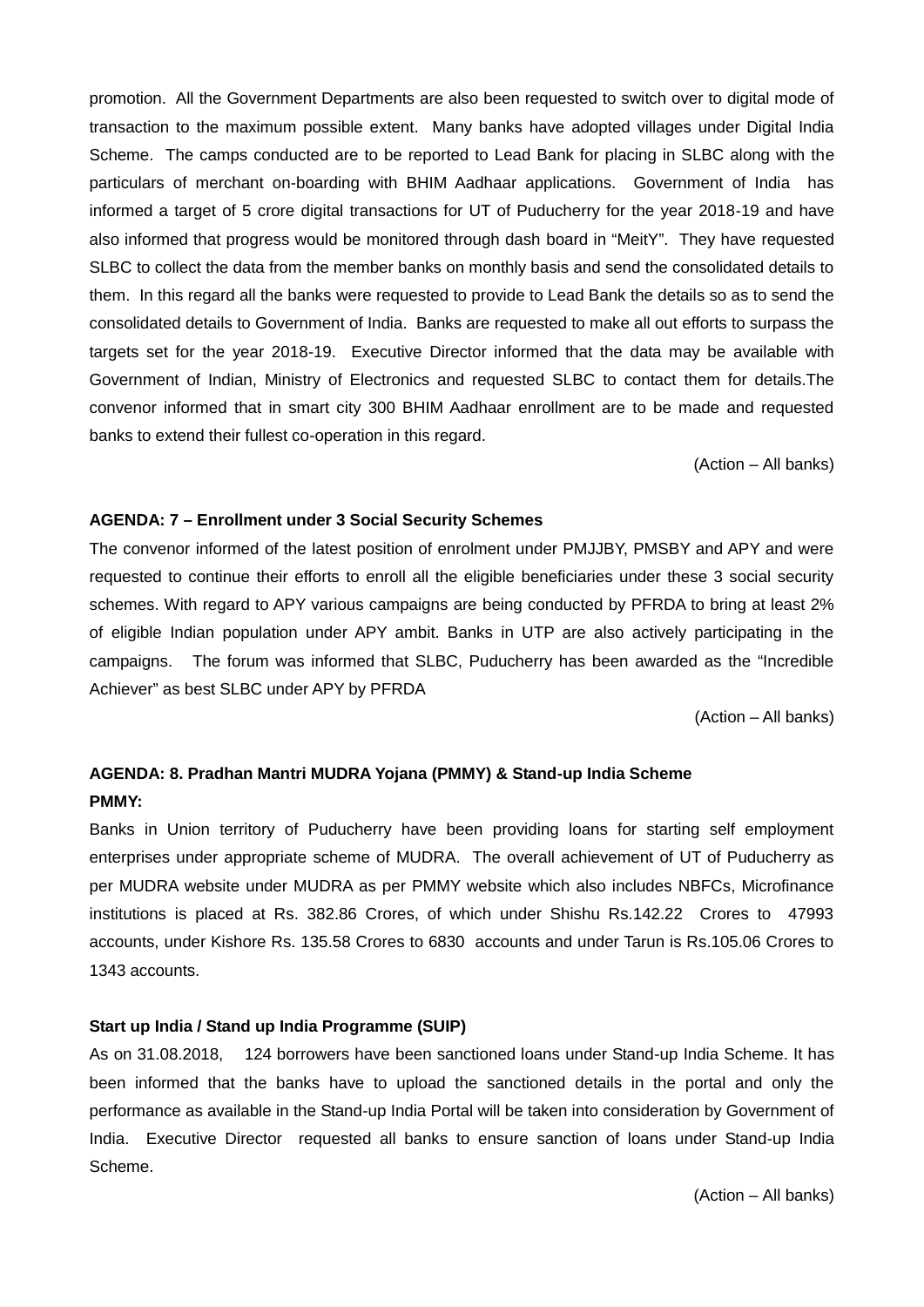### **Agenda 9 - Review of performance of Banks in U.T. of Puducherry**

As at the end of June 2018, there are 274 bank branches in UTP covering 43 banking institutions. Per branch population for UTP works out to 4555. The position of deposit and Advances as on June 2018 was placed at Rs.16512.50 Crores and Rs.11933.79 Crores respectively. CD Ratio of UT is placed at 72% and banks were requested to speed up their lending so to improve the CD ratio.

#### **Agenda 10. Performance under Annual Credit Plan 2018-19 – Agriculture, MSME & OPS**

The quarterly target for Agriculture is placed at Rs.357.74 Cores and for MSME sector is placed at Rs.173.73 cores and for sectors forming part of OPS is placed at Rs.170.34 crores. The aggregate Credit disbursement for the first 3 months of the year 2018-19 amounts to Rs.662.28 Crores against the target of Rs. 701.81 Crores, registering 94.37% achievement. The Banks in UT of Puducherry continue to give thrust to Agriculture. Banks are requested to lend more so as to achieve the targets under MSME and other priority sector in the coming quarters.

#### **Agriculture**

During the period under review banks in UT of Puducherry provided short term loans to 36785 farmers to the tune of Rs.344.33 Crores and the term loans is placed at Rs.15.45 Crores to 944 accounts. Total credit deployment by banks in the UT of Puducherry to the agriculture sector is at Rs.359.78 Crores as against the annual target Rs.357.74 Crores.

Banks are requested to continue to disburse agricultural loan and give thrust for disbursement of investment credit under agriculture and allied sector to achieve the targets for MTL and finance to ACABCs to be explored. All the crop loans given to notified crops in the notified area are to be invariably covered under Pradhan Mantri Fasal Bima Yojana (PMFBY) in view of the premium subsidy provided by Government of Puducherry. The members were informed of the available ways to ensure Doubling of Farmer's Income by 2022 namely Introduction of integrated farming system (IFS) – Alternate sources of income Better soil and water management Training on skill development. viz. production of enriched vermicompost from cattle dung, low-cost soil water conservation technology, integrated farming techniques and repair & maintenance of farm machinery Mechanizing farm – Establishing custom hiring centers in different clusters Small scale processing of farm produce and by-products at the farm level Realization of good price for the produce Precision farming – for enabling techno-green revolution. This would lead to need based application of agri. inputs so as to reduce the cost of production and increase profitability. Thrust of ACABC finance (Agri Clinic and Agri Business Centre) Focus on financing to post harvest technologies, pre cooling and value addition will help in the same.

## **Performance under Kisan Credit Card Scheme:**

During the year upto June 2018, banks have issued 1033 new KCC and extended credit assistance of Rs.14.18 Crores. Banks are requested to provide Rupay KCC to all crop loans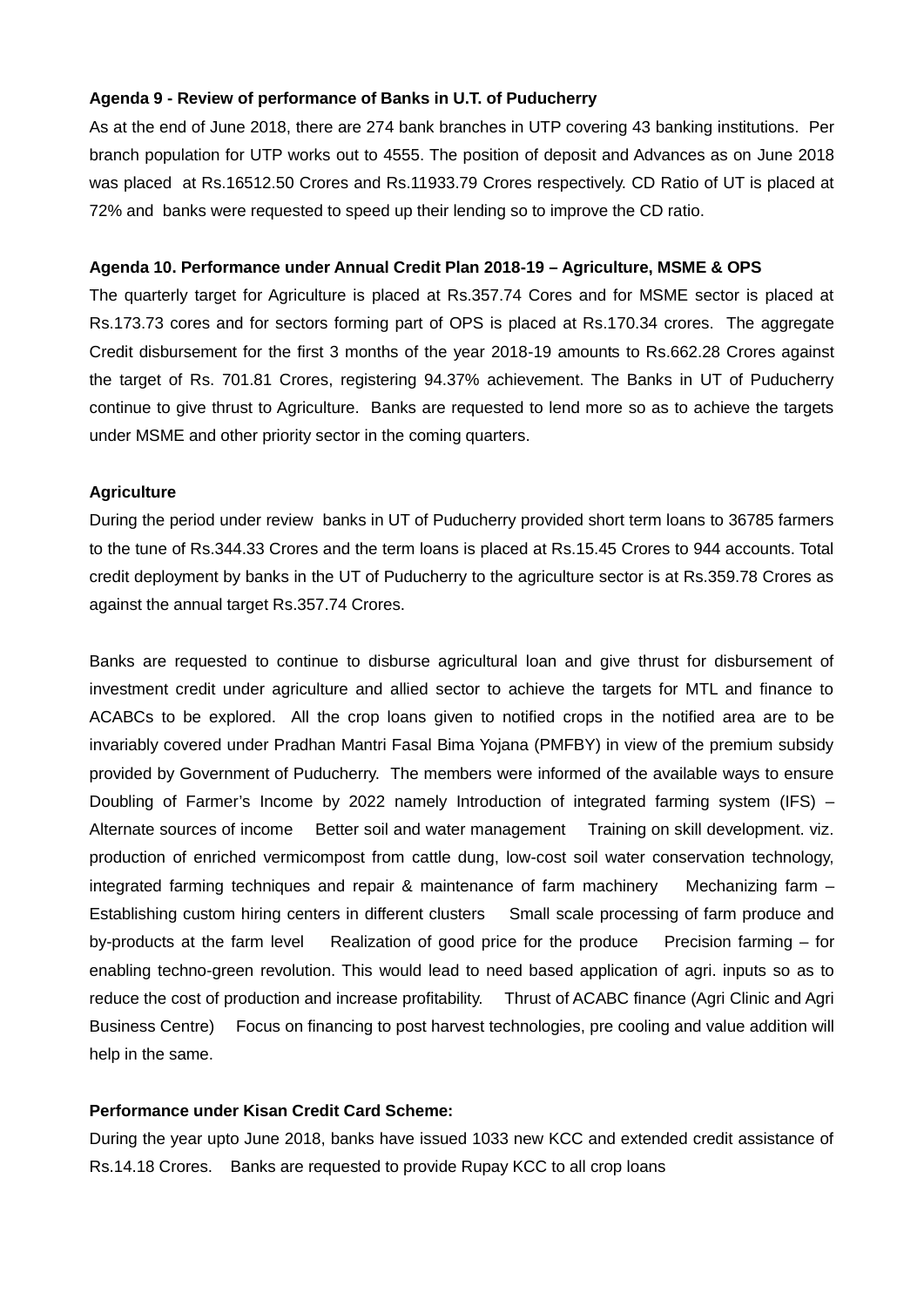#### **Milch Animal Applications**

Animal Husbandry Department, Government of Puducherry has informed that they would be forwarding applications from beneficiaries for mini-dairy units under DEDS Scheme. The banks are requested to consider the applications on merits and dispose the same immediately and also claim subsidy through ensure portal.

### **Formation of JLG by Fisheries department**

A series of meetings have been organized at places where there is more concentration of beneficiaries for the scheme of out-board motor. The applications received from the department have been forwarded to the concerned banks with the request to sanction the same at the earliest.

Banks are requested to utilize the special schemes formulated by NABARD like area development scheme to enchance credit flow to investment credit under agriculture.

#### **Credit Flow to Non-Farm Sector (MSME):**

The credit flow to MSME sector is placed at Rs.144.79 Crores. Banks are requested to inform the complete details of loans to Micro, Small and Medium Sectors so as to present the performance also for review.In view of the various schemes in operation viz. Credit Guarantee Fund Trust Scheme, Credit Linked Capital Subsidy scheme and Micro Finance Scheme banks are requested to increase the lending under MSME sector also under MUDRA & Stand-up India Scheme. Executive Director requested all the banks to inform the details as per recommendations of PM task force on MSME.

### **Housing Finance, Educational Loan and other priority sector**

As per the information received from banks the total disbursement made during the year 2018-19 upto June 2018 is Rs.39.42 Crores and the educational loan is Rs.5.47 Crores.

### **Vidya Lakshmi Portal**

Government of India has advised banks to route all education loan applications through Vidya Lakshmi Portal (VLP) only. In this regard all the banks are also requested to conduct awareness campaigns. All the banks were requested to inform the details regarding the same and progress made in processing of applications through Vidya Lakshmi portal. Executive Director requested the Government to take necessary steps to give publicity to VLP in co-ordination with banks and FLC was also requested to play an active role in this regard.

#### **Credit Flow to other sectors under Priority Sector:**

Under other priority sector, targets have been assigned to banks for Export Credit, Renewable Energy and Social Infrastructure also. All the banks are requested to classify the advances accordingly and report the same so as to present the details for review.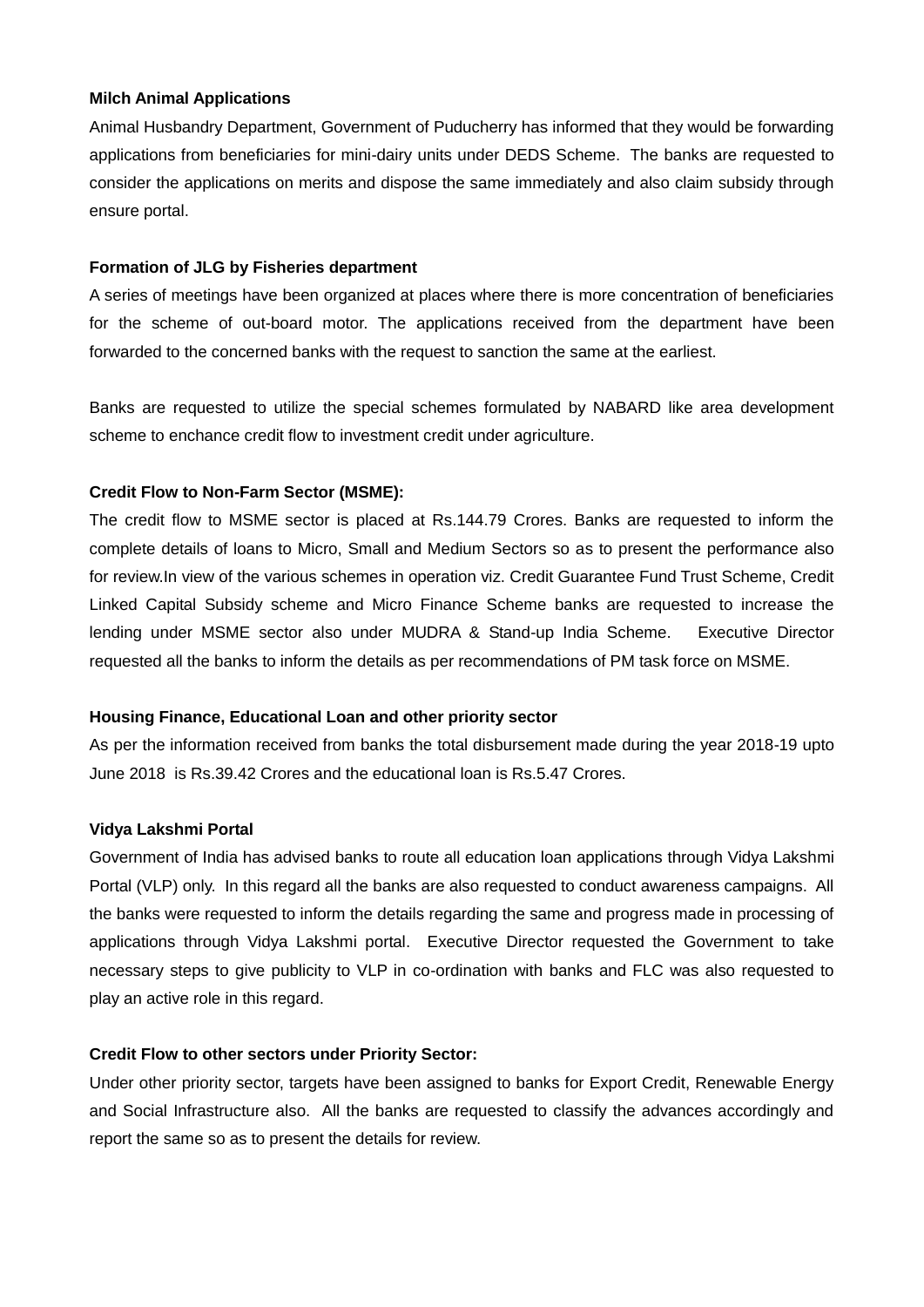#### **Disbursement to Minority Community, SC/ST & Women**

As per the information received from banks the disbursement to minority communities is placed at Rs.18.76 cores, to SC/ST Rs.13.51 Crores and Rs.37.14 Crores to women beneficiaries.

### **Agenda 11 - Performance under SHG Credit Linkage and Joint liability groups.**

During the year 2018-19 upto June 2018, 825 groups were credit linked to the tune of Rs.17.55 Crores. Banks are requested to inform the details of active SHG SB accounts out of the SHGs who have opened SHG SB accounts before the end of this month so as to arrive at the correct data regarding the availability of SHGs in Puducherry.

E Sakthi portal has been operationalized by NABARD in UT of Puducherry and the details of DRDA promoted groups are presently available. All the banks are requested to inform the details of all SHGs which are having accounts with their branches in UT of Puducherry (including NGO, PUDA groups also) so as to complete the SHG digitalization at the earliest. Representative from NABARD requested all the banks to provide internet connectivity to rural branches also to get the benefits of E Sakthi portal or place the facility in INTRANET of the branches so that they can access the website as done by Indian Bank. Executive Director requested the banks to actively consider the same and complete the task of providing access to E sakthi portal by October 2018. As on date only 2600 groups are on board E Sakthi portal and banks have to send the list for inclusion of all SHGs under E Sakthi.

**Joint Liability Groups (JLG) -** During the year 2018-19, upto June 2018, banks in UTP have extended credit to 109 JLGs amounting to Rs.129 Lakhs.

**Target for Bank linkages of JLG for the year 2018-19** - NABARD has informed that for the year 2018-19 that target for JLG bank linkages have been fixed at 2000 JLGs which is to be achieved through extension of fresh finance to the existing JLGs and through promotion and financing of new JLGs.

### **Agenda 12 - Performance under Government Sponsored Schemes in UT of Puducherry**

Applications are being submitted through online mode under PMEGP by the beneficiaries. Banks are requested to log in online to view the status of the applications and update the sanction details. All the banks are requested to follow the RBI time norms in disposal of applications. Banks are requested to claim subsidy and to send utilization certificates to the line departments then and there. DAY-NRLM and DAY-NULM loans are also eligible for Interest Subvention Benefits. The targets for 2018-19 under PMEGP and DAY-NRLM were informed to the members. The target of Rs. 141.48 lakhs as margin money under PMEGP for the current year has been received and have been allocated bank wise. The targets under MUPSES, DAY-NULM, NRLM are also placed for information of members. All the banks are requested to ensure achievement of the targets.

(Action – Line Departments & banks)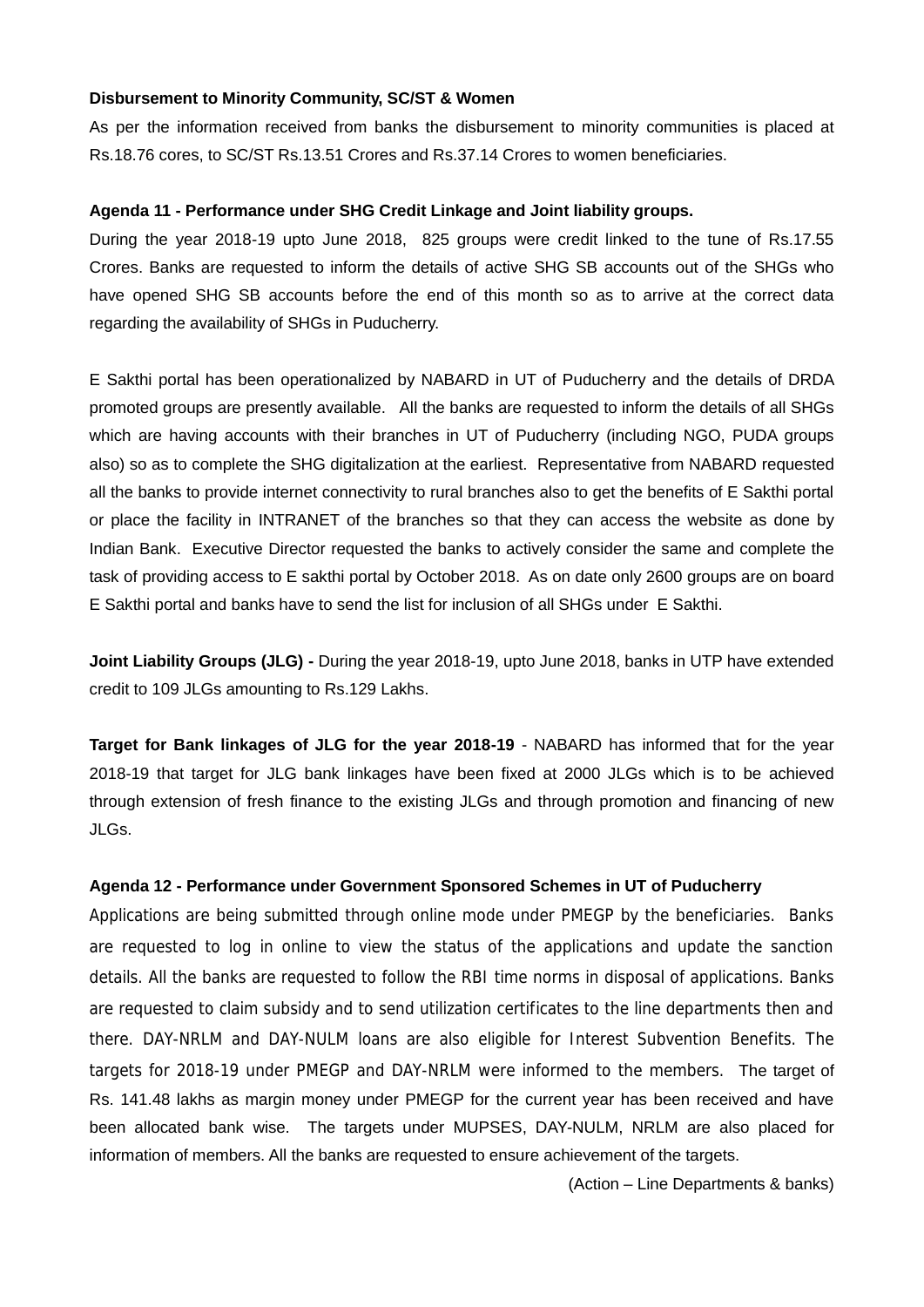### **Agenda 13 - Review of Recovery Performance under Government Sponsored Schemes**

The forum was informed that the rate of recovery recorded under Priority Sector was 75%. The comparative details of NPA as on the same time last year and current quarter was also informed to the members. All the banks were requested to furnish full and complete DCB and NPA details.

#### **Agenda 14 – Submission of LBR 2 and LBR 3 Returns**

The level of submission of LBR 2 and LBR U2 by bank branches in UT of Puducherry for the year 2018-19 as of June 2018 was informed to the forum. Even though the formats were sent well in advance, repeated telephonic reminders, information through various meetings and personal visit to branches was required to reach the above level of submission. Member banks co-operation is very much required in future so as to submit data within 15 days of completion of the quarter. District Co ordinators and controlling offices are requested to ensure timely submission with all relevant particulars. In addition to digital mode of submission of data through email, On-line submission facility would be introduced shortly. SLBC convener requested the member banks to continue their co operation in ensuring correct and timely submission of Lead Bank Returns.

#### **Agenda 15 – Success Stories**

#### **Success stories of an entrepreneur were presented for information of the forum.**

Mr.R.Ezhilarasan S/O Ramasamy aged 47 Years is from Korkadu village of Pondicherry. He had his education up to high school level only. There after due to family circumstances, he was forced to seek job somewhere. He had joined in TVS Company and continued to serve in the same company for past 20 years. Later he developed the idea of becoming an entrepreneur in the same field where he had his experiences. During this juncture he came to know about the scheme PMEGP and applied bank loan of Rs 20 lacs. He has been assisted by Indian Bank, Ariyur by PMEGP loan of Rs 19.00 lacs. With the wide skill knowledge which he had gained through his working experience and with the help of bank assistance, he has developed himself as an entrepreneur. Now he has given employment to 20 persons by way of direct and indirect means and supplying components to TVS group of companies.

The entrepreneur talked briefly about their experience before and after start of self employment venture and the hand holding support provided by Bank, Government Departments and training provided by INDSETI.

The meeting concluded with vote of thanks by Mr. J Balakrishnan, Chief Regional Manger of IOB, Puducherry.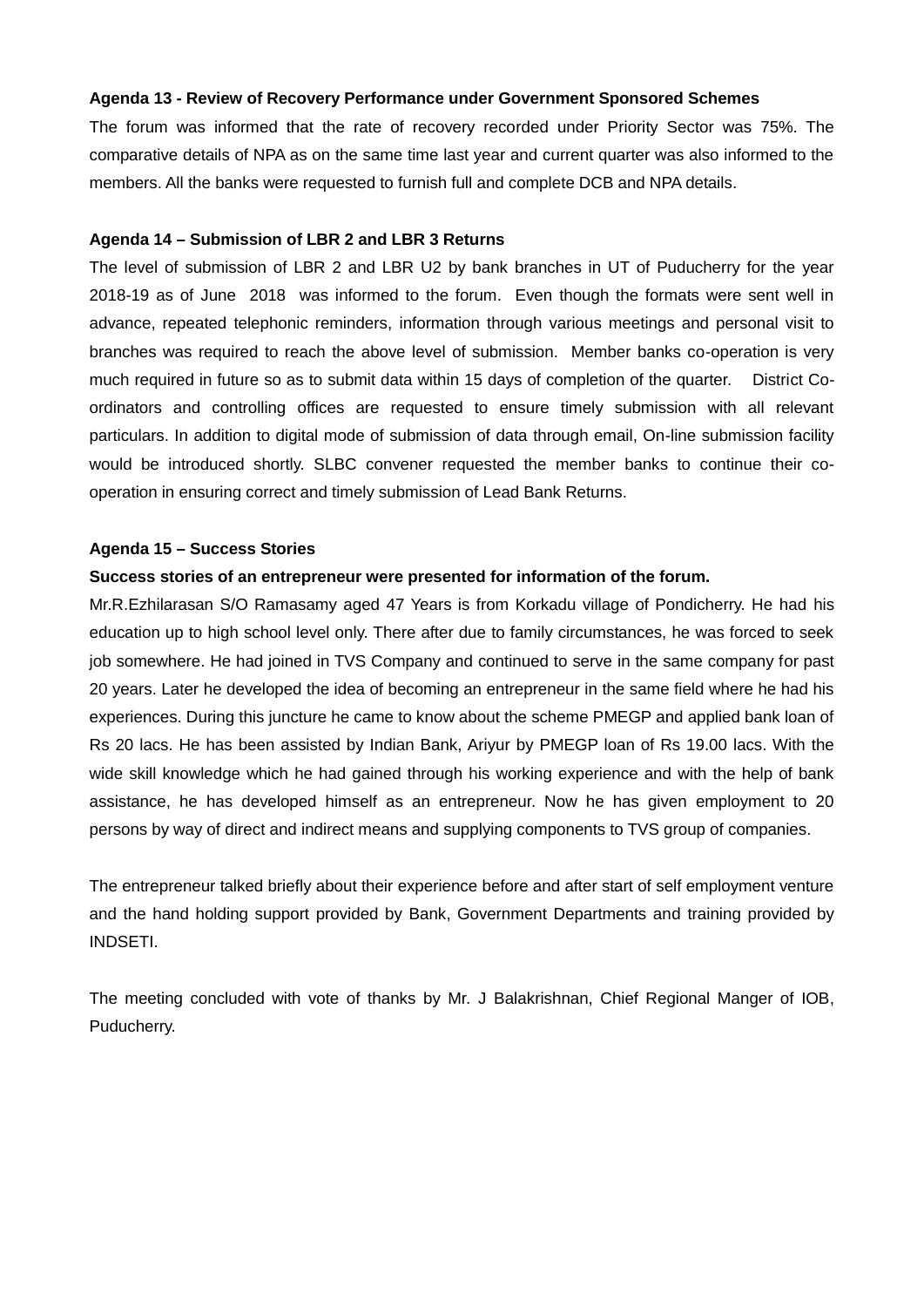**List of participants of the SLBC convened on 17.09.2018**

| S.No. | Name (Sarvashri)   | Designation               | Institution                   |
|-------|--------------------|---------------------------|-------------------------------|
| 1.    | V Narayanasamy     | Hon'ble Chief Minister    | Government of Puducherry      |
| 2.    | M K Bhattacharya   | <b>Executive Director</b> | Indian Bank                   |
| 3.    | V Candavelou I A S | Secretary (Finance)       | Government of Puducherry      |
| 4.    | Anjana Dube        | Dy. Director General      | DFS, MOF, Government of India |
| 5.    | Padma Ragunathan   | Chief General Manager     | NABARD, Chennai               |
| 6.    | D Devaraj          | General Manager           | Indian Bank, Chennai          |
| 7.    | J Sujatha          | Deputy General Manager    | Reserve Bank of India         |
| 8.    | B Veeraraghavan    | DGM, SLBC Convenor        | Indian Bank, Puducherry       |

# **BANKS/FINANCIAL INSTITUTIONS**

| S.No. | Name (S/Shree)     | Designation               | Bank                     |
|-------|--------------------|---------------------------|--------------------------|
| 1.    | Deepa S Raj        | Director, DEAP            | Reserve Bank of India    |
| 2.    | V Masher           | Deputy General Manager    | NABARD                   |
| 3.    | J Balakrishnan     | Chief Regional Manager    | <b>IOB</b>               |
| 4.    | M Ramasami         | Regional Manager          | <b>SBI</b>               |
| 5.    | K Edwin Paul       | Assistant General Manager | <b>UCO Bank</b>          |
| 6.    | Uma Gurumurthy     | Assistant General Manager | <b>NABARD</b>            |
| 7.    | S Thiyagarajan     | Assistant General Manager | Reserve Bank of India    |
| 8.    | Vinayak Navghare   | Assistant General Manager | <b>SIDBI</b>             |
| 9.    | R Rajagopal        | Assistant General Manager | <b>Indian Bank</b>       |
| 10.   | S Gulothungan      | Assistant General Manager | <b>Indian Bank</b>       |
| 11.   | C Sudarsan         | Assistant General Manager | <b>Indian Bank</b>       |
| 12.   | S Chandrasekar     | Lead District Manager     | <b>Indian Bank</b>       |
| 13.   | S Mohan Kumar      | General Manager           | PBGB                     |
| 14.   | N Kannan           | Divisional Manager        | Canara Bank              |
| 15.   | S R Tagore         | Chief Manager             | Bank of Baroda           |
| 16.   | S K Vasantha Kumar | Chief Manager             | <b>Corporation Bank</b>  |
| 17.   | S Ganesh           | Chief Manager             | Tamilnad Mercantile Bank |
| 18.   | Joyal John         | Chief Manager             | South Indian Bank        |
| 19.   | R K Sinha          | Chief Manager             | Bank of Maharashtra      |
| 20.   | A S Kanagi         | Chief Manager             | Bank of India            |
| 21.   | S Subramaniyam     | Chief Manager             | Vijaya Bank              |
| 22.   | S Loganathan       | Counsellor                | FLCC, Puducherry         |
| 23.   | P Augilane         | Director                  | INDSETI, Puducherry      |
| 24.   | S Sundaram         | Senior Manager            | <b>Indian Bank</b>       |
| 25.   | R Boobalan         | Senior Manager            | Punjab National Bank     |
| 26.   | Ajay Kumar Jha     | Senior Manager            | Dena Bank                |
| 27.   | N Ganesh Kumar     | Senior Manager            | Allahabad Bank           |
| 28.   | Manish Kumar Gupta | Senior Manager            | Central Bank of India    |
| 29.   | N Puhazendhi       | Senior Manager            | Andhra Bank              |
| 30.   | K Pavan Kumar      | Senior Branch Manager     | Syndicate Bank           |